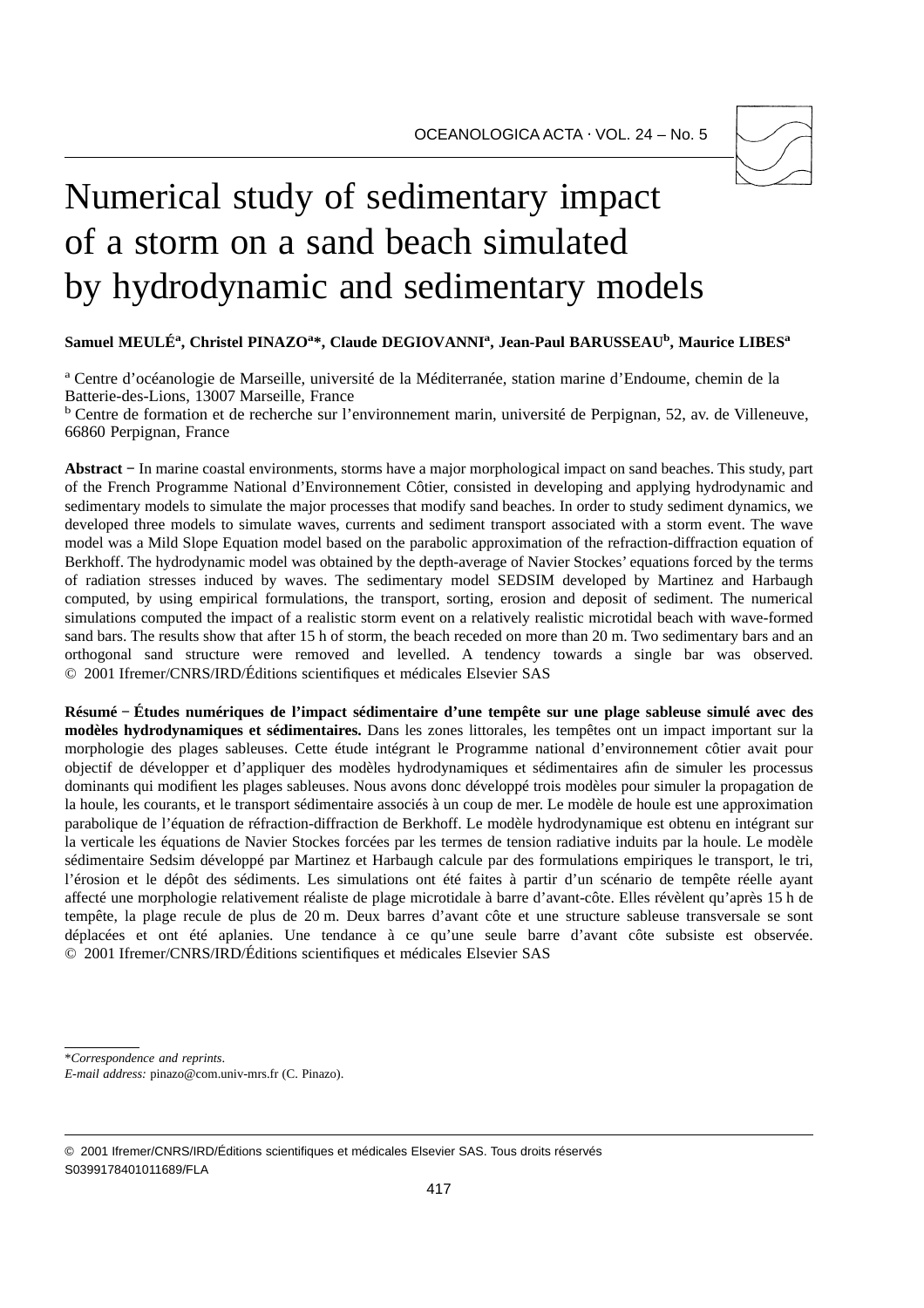## **beach modification / numerical models / sediment transport / storm / wave-induced current**

#### **modification de la plage / modèles numériques / transport sédimentaire / tempête / courants induits par la houle**

## 1. INTRODUCTION

The present work focused on the impact of storms on non-cohesive sand beaches located in the NW Mediterranean coastal zone. From observations, it resulted that the major modifications of the coastline occurred during storms [\(Barusseau et al., 1994\).](#page-6-0) The physical processes in a sand beach were very complex. As waves moved towards the shore, the water moved along the seabed. It encountered more friction, allowing transport of sediment. When waves broke, they caused turbulence that suspended, sorted and transported sediment backwards with undertow. Much of the energy released by breaking waves drove longshore-currents and rip-currents. Some energy continued to propagate shorewards in the swash zone, where waves were reflected backwards towards the sea.

The main sedimentary processes, modifying sand beaches morphology during a storm, are well described in the literature [\(Ottamn, 1965; Ingle, 1966; Zenkovitch, 1967;](#page-7-0) [King, 1972; Barusseau et al., 1991, 1994; Blanc and](#page-7-0) [Poydenot, 1993](#page-7-0)). The evolution of the topographic profile resulted both from a cross-shore movement and a longshore movement. Hence, we observed a recession of the shoreline, a sand bar movement, and a levelling in the submarine beach topography.

Thus, to simulate these complex processes occurring nearshore, a coupled system of numerical models was developed (*figure 1*). Three models, a wave propagation model, a wave-induced current model and a sediment dynamics model, were integrated. The wave model was a Mild Slope Equation model based on the parabolic approximation of the refraction-diffraction equation of [Berkhoff \(1972, 1976\)](#page-6-0). The hydrodynamic model solved the equations of Navier Stokes incorporating terms of radiation stresses induced by waves [\(Longuet-Higgins,](#page-7-0) [1970\)](#page-7-0). The radiation stress was the excess of momentum flux due to wave propagation, which drove wave-induced currents such as longshore and rip-currents. Martinez and





Harbaugh developed the sedimentary model SEDSIM [\(Martinez and Harbaugh, 1993\).](#page-7-0) It computed from empirical formulations the transport, the sorting, the erosion and the deposition of sediment.

These models were applied to a theoretical sand beach including the main typical features of the nearshore zones of the Gulf of Lions. Then, the beach presented a stable system of two quasi-continuous shore-parallel wave-formed sand bars and an orthogonal one.

## 2. MODELS DESCRIPTION

## **2.1. Wave model**

The propagation of a monochromatic wave could be modelled with the elliptic equation of [Berkhoff \(1972,](#page-6-0) [1976\)](#page-6-0):

$$
\nabla (CCg \nabla (\phi)) + k^2 CCg\phi = 0
$$

in which *C* is the phase velocity (=  $\omega/k$  with  $\omega$  the wave angular frequency),  $k$  the wave number,  $\phi$  the horizontal velocity potential and *Cg* the group velocity.

But, it was easier to project the main direction of wave propagation on the *x*-axis and to solve the parabolic equation of Berkhoff, named Mild Slope Equation:

$$
\frac{\partial \phi}{\partial x} = \left( ik - \frac{1}{2 kCCg} \frac{\partial kCCg}{\partial x} \right) \phi + \frac{i}{2 kCCg} \frac{\partial}{\partial y} \left( CCg \frac{\partial \phi}{\partial y} \right)
$$

in which *i* is an imaginary number.

However, the use of the model implied some restriction on the direction of the wave propagation. Generally, the angle was less than 60° and for waves propagated from deep water to the coast with directional changes less than 90°.

Due to waves breaking – determined by the Battjes' test **Figure 1.** Coupled system of numerical models. with breaking criterion 0.8–1.2 [\(Battjes, 1982\)](#page-6-0) – the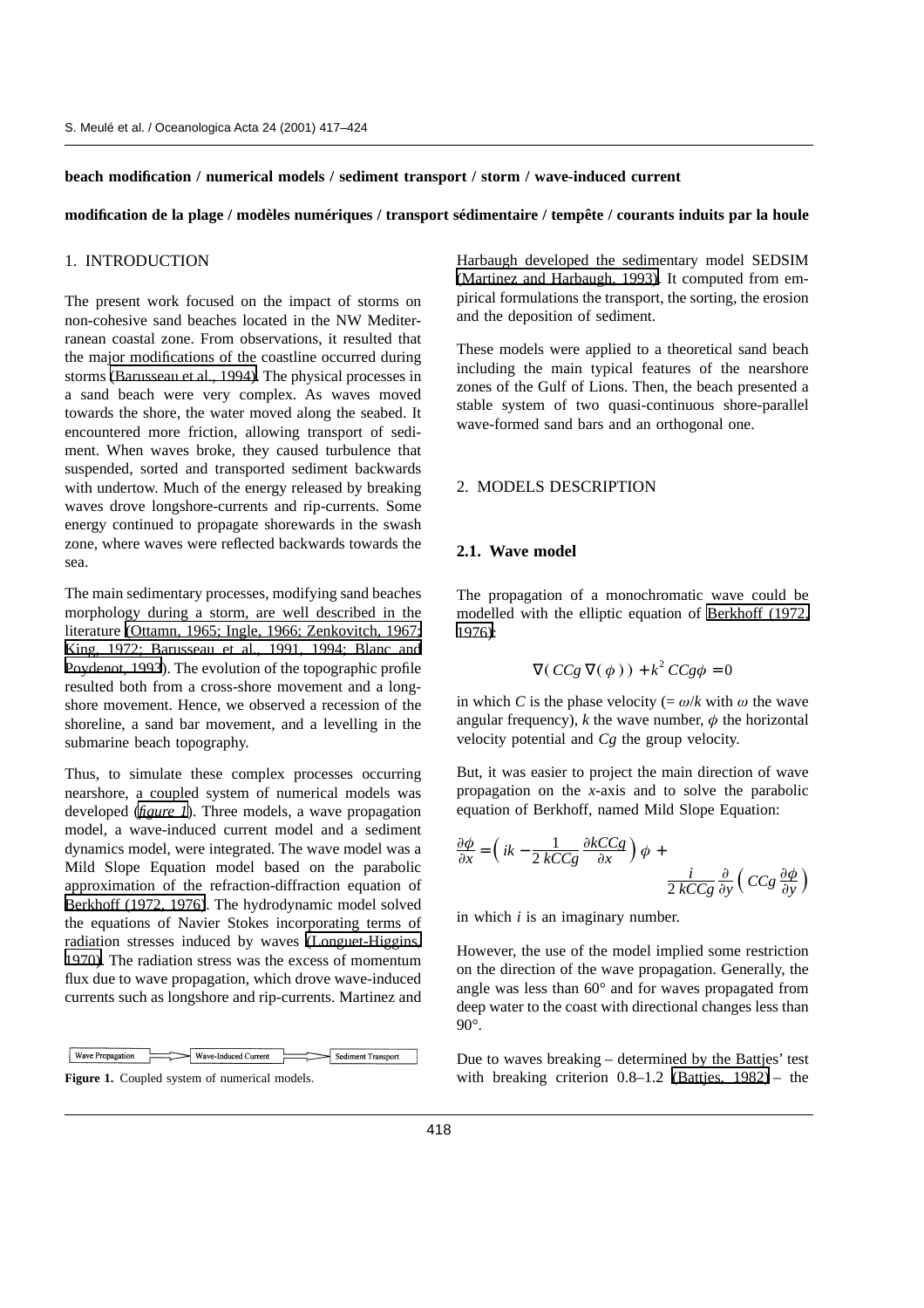height of waves in surf zone was recalculated from the equation of [Stive and Wind \(1982\)](#page-7-0).

$$
\frac{\partial \eta}{\partial x} + \frac{\eta}{4h} \frac{\partial h}{\partial x} = A \left( \frac{h}{gT^2} \right)^{\frac{1}{2}} \left( \frac{\eta}{h} \right)^2
$$

in which  $\eta$  is the surface elevation, *h* the depth, *A* the amplitude  $(= H/2$ , where *H* is the wave height), *g* the acceleration due to gravity and *T* the period.

An implicit Crank-Nicholson numerical scheme was developed to calculate wave propagation.

## **2.2. Current model**

The wave model displayed the wave features as orbital and phase velocities, height, period and surface elevation, allowing the current model to solve the depth-average of Navier and Stockes' equations and to calculate the wave-induced currents from terms of radiation stress [\(Longuet-Higgins, 1970\)](#page-7-0).

$$
\frac{\partial \bar{\eta}}{\partial t} + \frac{\partial \bar{U}}{\partial x} + \frac{\partial \bar{V}}{\partial y} = 0
$$

$$
\frac{\partial \bar{U}}{\partial t} + U \frac{\partial \bar{U}}{\partial x} + V \frac{\partial \bar{U}}{\partial y} = -g(h + \bar{\eta}) \frac{\partial \bar{\eta}}{\partial x} + \frac{1}{\rho} (\tau_{xx} + \tau_{xy} + \tau_{yx} + \tau_{yx} + \tau_{yx}) + \frac{\partial}{\partial x} \left( v_{xx} \frac{\partial \bar{U}}{\partial x} \right) + \frac{\partial}{\partial y} \left( v_{xy} \frac{\partial \bar{U}}{\partial y} \right) + f\bar{V}
$$

$$
\frac{\partial \bar{V}}{\partial t} + U \frac{\partial \bar{V}}{\partial x} + V \frac{\partial \bar{V}}{\partial y} = -g (h + \bar{\eta}) \frac{\partial \bar{\eta}}{\partial y} + \frac{1}{\rho} (\tau_{yy} + \tau_{yx} + \tau_{yy} + \tau_{yy} + \tau_{yy}) + \frac{\partial}{\partial x} \left( v_{yx} \frac{\partial \bar{V}}{\partial y} \right) + \frac{\partial}{\partial y} \left( v_{yy} \frac{\partial \bar{V}}{\partial y} \right) - f\bar{U}
$$

These are equations for conservation of momentum and energy in which  $\bar{\eta}$  is the mean surface elevation,  $\bar{U}$  and  $\bar{V}$ the mean horizontal currents,  $\tau_b$  the bed shear stress and  $\tau_w$  the wind shear stress. No wind stress was considered. The diffusion  $v_{ij} = 0.15Hu^*$  was isotropic, homogeneous and effective, calculated by the equation of Fisher with the shear velocity *u*\*. The small tidal variation in sealevel and the Coriolis effects were negligible at the scale of our study.

The excess of momentum flux  $S_{i,j}$  was calculated from a formulation of [Longuet–Higgins and Stewart \(1964\)](#page-7-0).

$$
S_{xx} = \frac{\rho g H^2}{8} \left( \left( 2n - \frac{1}{2} \right) \cos^2 \theta + \left( n - \frac{1}{2} \right) \sin^2 \theta \right)
$$
  

$$
S_{yy} = \frac{\rho g H^2}{8} \left( \left( 2n - \frac{1}{2} \right) \sin^2 \theta + \left( n - \frac{1}{2} \right) \cos^2 \theta \right)
$$
  

$$
S_{xy} = S_{yx} = \frac{\rho g}{8} H^2 n \cos \theta \cdot \sin \theta
$$

These are components of radiation stress (excess momentum flux) where *n* is  $C_g/C$ ,  $\theta$  the wave angle, *g* the acceleration due to the gravity,  $\rho$  the density and *H* the mean height of waves.

An upwind and an alternative direction scheme were applied to calculate the current field. We had restricted the coast to an impermeable boundary and imposed Sommerfeld radiation conditions for lateral open boundaries [\(Sommerfeld, 1949; Miller and Thorpe, 1981\)](#page-7-0).

## **2.3. Sedimentary model**

The sedimentary model SEDSIM was used to calculate the transport, the erosion, the sorting and the deposit of sediment.

First, the model calculated the total transport rate of sediment [\(Inman and Bagnold, 1963\)](#page-6-0) according to the waves and the wave-induced currents.

$$
Q = K(E_b C_b) \cos \alpha_b (v_l / u_{\text{max}})
$$

This represents total longshore transport rate in which *Q* is the longshore transport rate (immersed weight), *K* a calibration coefficient (=  $0.77$ ),  $E<sub>b</sub>$  the wave energy density at the breaker zone,  $C_b$  the group velocity at the breaker zone,  $\alpha$  the angle of wave incidence at the breaker zone,  $v_l$  the average longshore velocity and  $u_{\text{max}}$ the maximum orbital velocity.

Second, at each grid point, a local transport rate  $Q_{i,j}$  was calculated in function of the local maximum orbital velocity [\(Horikawa, 1988\)](#page-6-0).

$$
Q_{i,j} = Q\left(\frac{u_{i,j}}{u_{\text{tot}}}\right)
$$

represents the local transport rate in which  $u_{i,j}$  is the maximum orbital velocity at grid location  $(i,j)$  and  $u_{\text{tot}}$  the sum of maximum orbital velocity.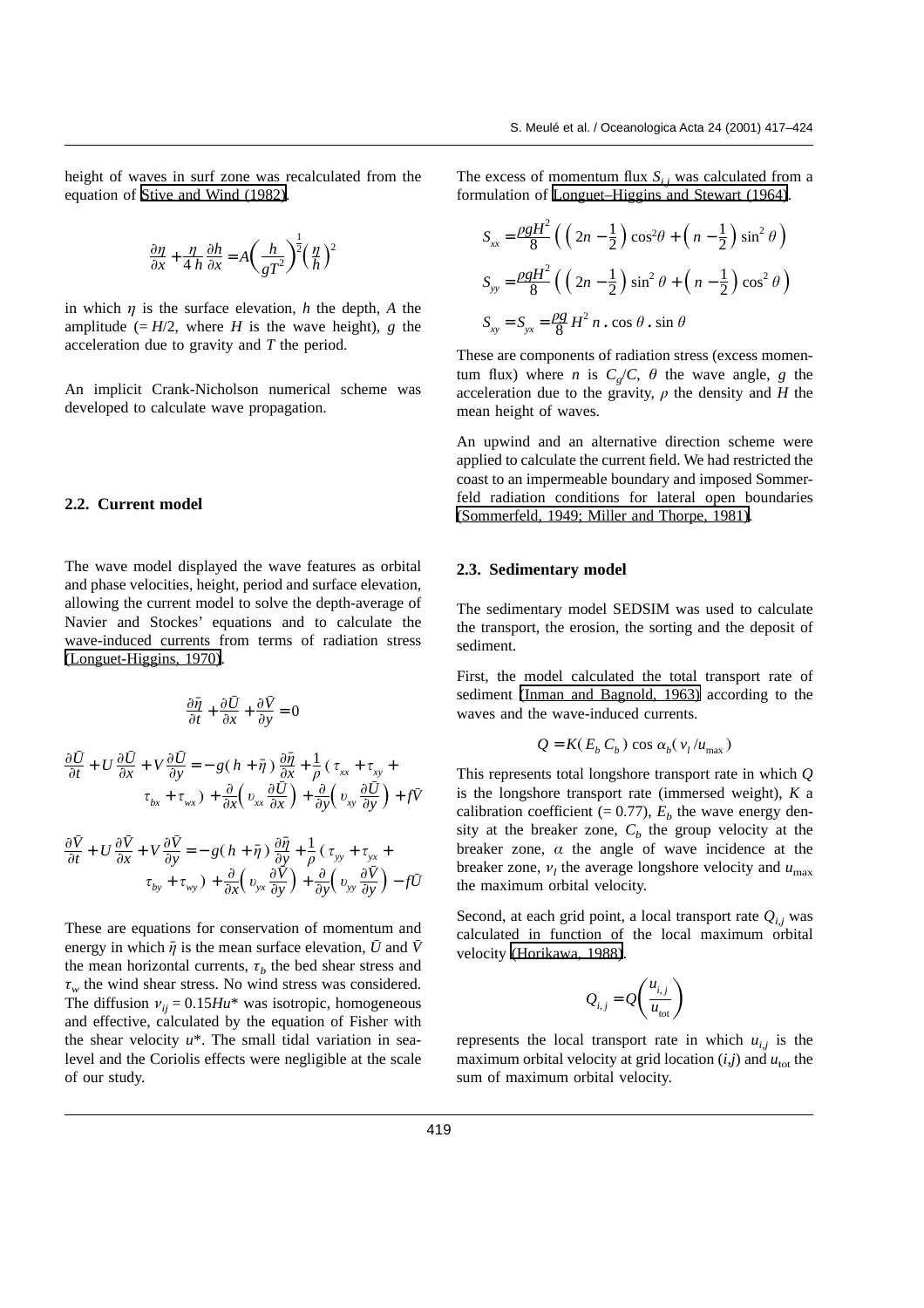Third, the conservation of sediment determined the amount of sediment available to be moved. These thickness of the upper sediment cell  $(i,j)$  is the active layer thickness  $\Delta z$ . It changed during simulation to:

$$
\Delta z = \frac{Q_{i,j}}{\Delta x \, \Delta y} \, \Delta t
$$

The variation of the thickness ∆*z* was calculated from the local transport rate  $Q_{i,j}$  the size of the grid-cell ( $\Delta x \Delta y$ ) and the time step ∆*t*.

Fourth, the sorting was calculated from different transport efficiencies determined from respective turbulence effects, fall velocity, critical shear stress and bottom shear stress of different grain sizes [\(Slingerland and Smith,](#page-7-0) [1986; Komar, 1989; Martinez and Harbaugh, 1993\)](#page-7-0).

$$
Vol = \sum_{ks} Vol \cdot \varepsilon_{ks}
$$

in which *Vol* is the displacement volume, *ks* a type of grain and  $\varepsilon_{ks}$  the relative capacity of transport of each grain size.

Finally, after being transported by wave-induced currents, the sediment was deposited on the upper sediment cell.

## **2.4. Numerical methods**

Four grids were used in this work (*figure 2*). Three two-dimensional grids in (*x*, *y*)-space represented the bathymetry, the current field and the sediment transport. A three-dimensional grid in  $(x, y, \theta)$ -space computed the wave field. Each grid could have different resolution and orientation in  $(x, y)$ -space as long as the current grid was covered by the wave grid. The values of ∆*x* and ∆*y* were based on the numerical stability criterion of Courant-Friedrichs-Levy (CFL) described by [Vreugdenhil \(1989\).](#page-7-0)

$$
\Delta t \le \frac{1}{\sqrt{gh}} \left( \frac{1}{\Delta x^2} + \frac{1}{\Delta y^2} \right)^{-\frac{1}{2}}
$$

represents the CFL criterion in which *g* is the acceleration of gravity and *h* the depth in deep water.



**Figure 2.** Numerical grid location.

The very high spatial resolution required in coastal areas would demand too many computer capabilities. For reasons of efficiency, the computations were made on regular grids.

To assess the behaviour of the models in regard to hydrodynamics problems, they were applied to a rather basic idealised situation for which the results could be compared with information in the literature (test on a circular bay from the French Laboratoire National d'Hydraulique). These results were deemed satisfying.

## 3. SIMULATION CONDITIONS

To test the models in relatively realistic geophysical conditions, the models were applied to a stable system of quasi-continuous shore-parallel wave-formed sand bars. This type of area was chosen because it is a common type of beach in the nearshore zone of the Gulf of Lions. The model results could be also compared with the results of a well-documented field. The shape, the number, and the degree of stability of the sand-bars is variable along the coast, following its local exposure to the dominant waves, the proximity of headlands, the slope and grain-size equilibrium, the volume of sediment in movement and the presence of sea defence structures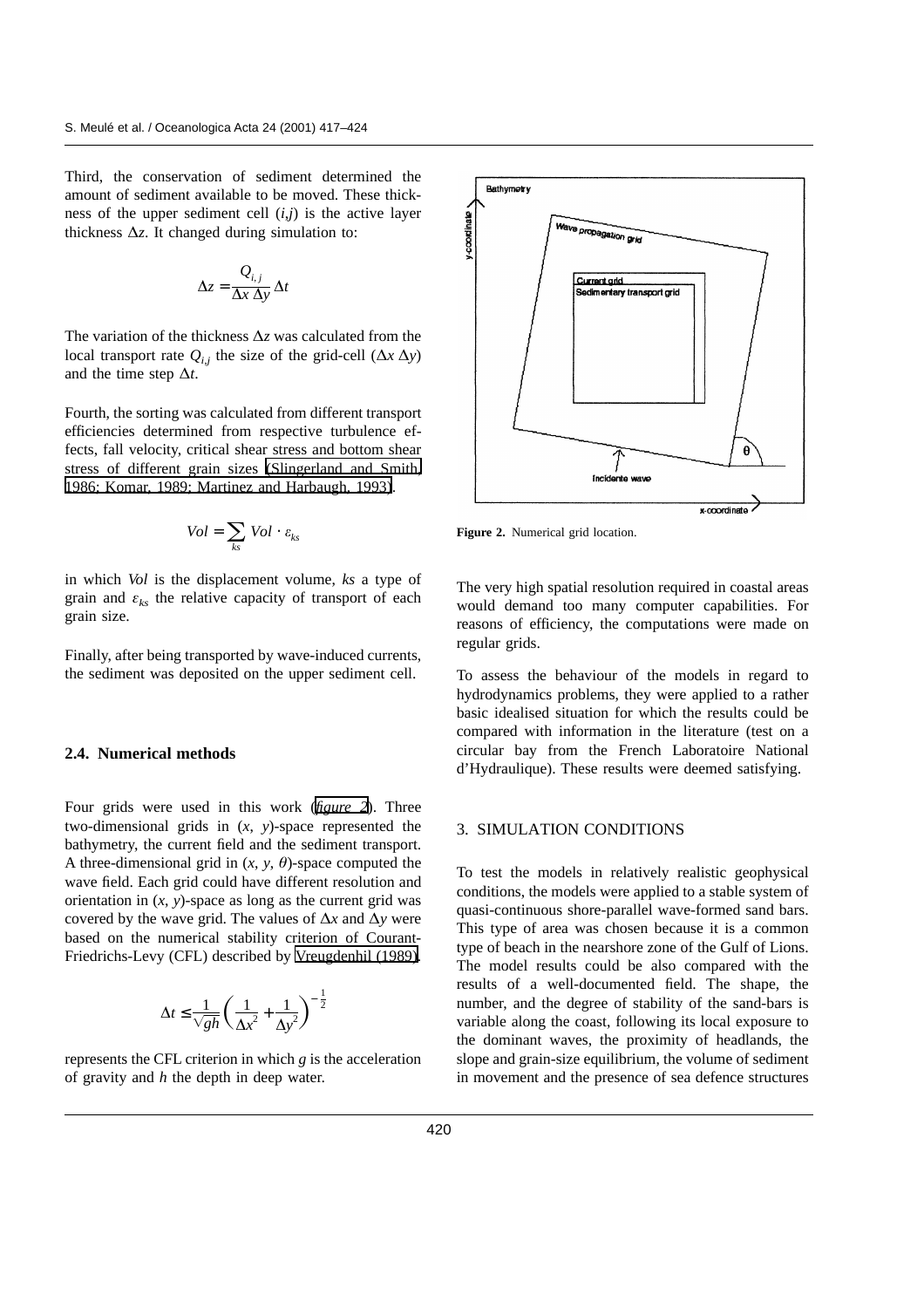



**Figure 3.** Initial bathymetry of the theoretical beach. Units in meters.

[\(Ingle, 1966; Zenkovitch, 1967; Barusseau and Saint-](#page-6-0)[Guily, 1981; Barusseau et al., 1991, 1994\)](#page-6-0).

## **3.1. Initial bathymetry of the beach**

We chose to test the models on an initial coastal zone  $(500 \times 610 \text{ m})$  (*figure 3*) with two shore-parallel waveformed bars developed in the nearshore: an inner-bar at a distance of 80 m from the shoreline and an outer-bar at a distance of 200 m from the shoreline. In addition, there was another sand structure orthogonal to the shore in the middle of the computed field. This sand bar was assimilated to an oblique bar. However, in sand beaches, an orthogonal structure could be present [\(Barcilon and Lau,](#page-6-0) [1973\)](#page-6-0). Further, the beach was rather plane with a global slope of 1:80.

The nature of sediments was assessed from studies of sediment core samples. We imposed four grain size characteristics with a coherent spatial distribution. The amount of sediment in each point of the grid was estimated according to the gradual passage from coarse size near the coast towards fine size in deep water.



**Figure 3.** India ballyingly of the theoretical beach. Onts in fields.<br>**Figure 4.** Phase angles of a wave propagating with an incidence of the equidistance is 0.25 m. 80°.

## **3.2. Hydrodynamics conditions**

For a realistic field situation, we chose to compute for a 15-h storm event. In this work, we changed the features of waves each 4 h. In this way, the model system was run with an increase of the height and the period. The waves penetrated the area in deep water at an incidence angle of  $\theta = 80^\circ$ .

#### 4. RESULTS

In *figure 4*, we can see the phase angles of the major wave occurring after 12 h of storm. Indeed, the major modifications occurred with this major wave regime. We showed that when wave moved towards the shore, there was a relatively important refraction. Thus, the crest line of wave was fitted with isobaths geometry. The pattern of the wave propagation was modified on the different sand structures, and more especially on the location of the orthogonal structure.

In *[figure 5](#page-5-0)*, arrows show the wave-induced currents for the previous wave regime superimposed on initial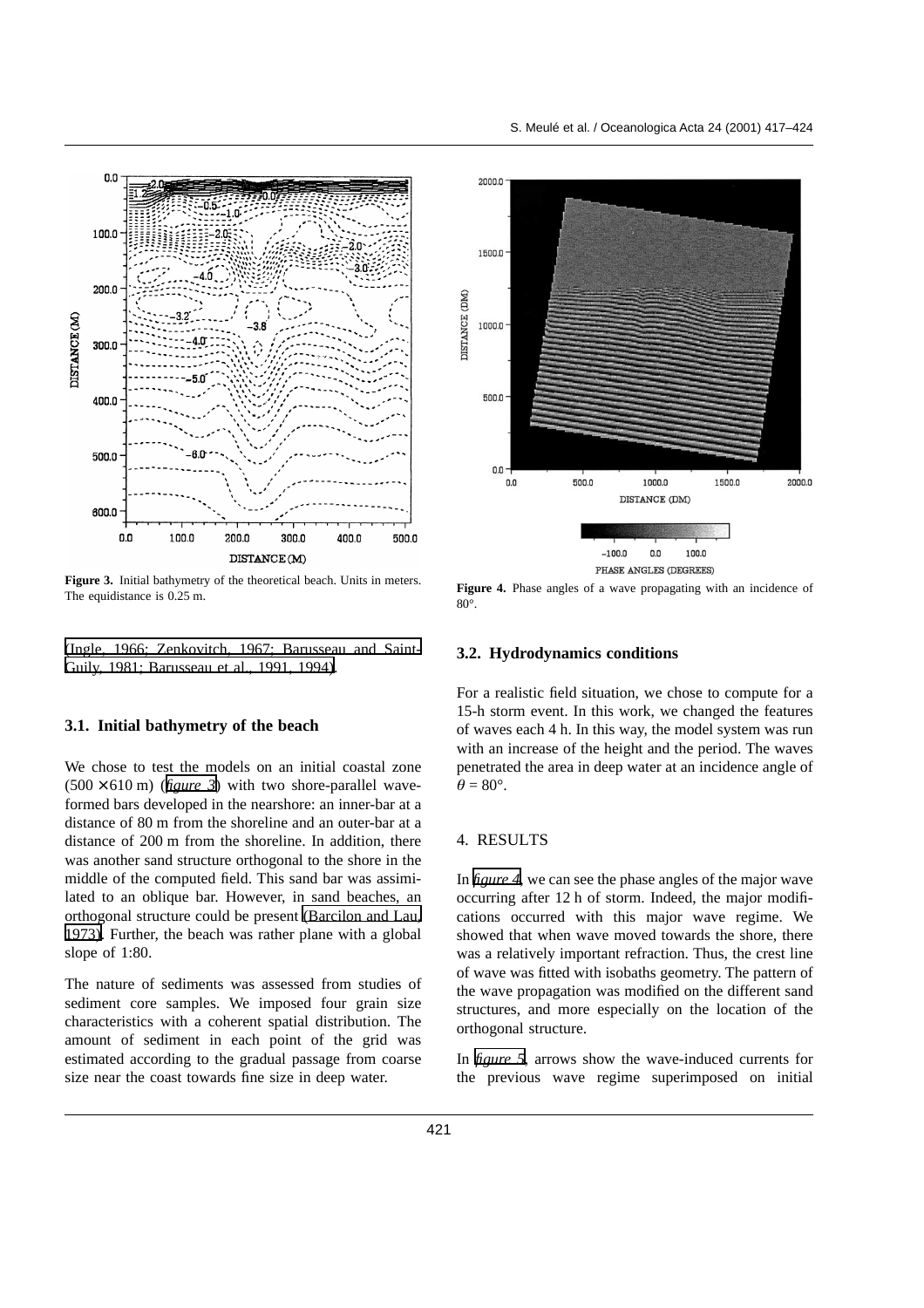<span id="page-5-0"></span>

**Figure 5.** Wave-induced current field ( $\rightarrow$  = 2.88 m·s<sup>-1</sup>).

bathymetry. The currents were more intense in the surf zone. A shore parallel movement was settled in the inner-interbar. However, this wave-generated longshorecurrent was limited to the right of the computational grid. The presence of the orthogonal structure divided the currents and in this way created disturbance and different cells of secondary circulation.

As a result of sediment transport, it is interesting to examine where the zones of deposit and transport are located. In *figure 6*, dashed lines show erosion and solid lines show deposition of sediment. The coastline and the inner-bar were in erosion. Moreover, the intensive bottom erosion occurred mainly in front of the outer-bar and the orthogonal structure submitted to the waves. There was erosion, transport and deposit behind the outer-bar and the orthogonal structure. But usually, an erosional trend could be observed.

So after these modifications, the bathymetry after 15 h of simulation was considerably reshaped (*figure 7*). The coastline receded on more than 20 m. The inner-bar, the outer-bar and the orthogonal structure were levelled and moved shorewards, in the direction of the wave propagation. Two sand bars remained but a tendency towards a single bar profile seemed to begin.



). **Figure 6.** Zones of erosion and deposit after 15 h of simulation. Dashed lines (---) show erosion in meters and solid lines (---) show deposition of sediment in meters.



Figure 7. New bathymetry after 15 h of simulation. Units in meters. The equidistance is 0.25 m.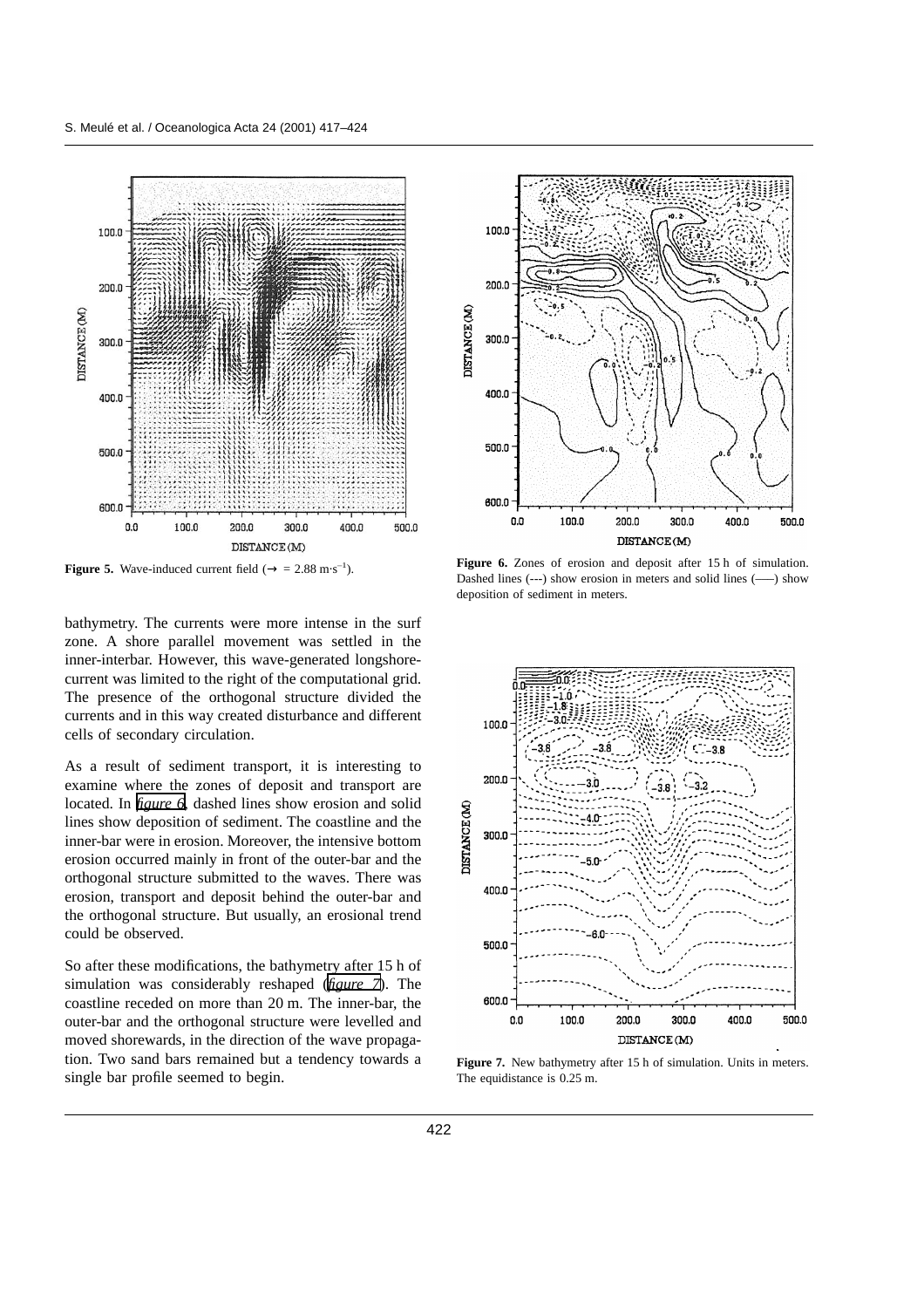# <span id="page-6-0"></span>5. CONCLUSION

The wave propagation towards the coast released energy that created longshore-currents and rip-currents. The corresponding sediment movement induced a net longshore sediment transport, a recession of the shoreline, and a sand bar movement. The overall wave-energy distributions induced a topographic feed-back effect complicating the sediment movement patterns. The transport directions inferred from the morphological evolution.

In a qualitative view, the results of this study were in good agreement with the morphological changes, observed in the literature after a storm on a beach with wave-formed sand bars (Ingle, 1966; Ottamn, 1965; Zenkovitch, 1967; King, 1972; Barusseau et al., 1991, 1994; Blanc and Poydenot, 1993).

The model tried to simulate the real phenomena occurring in a beach. Sedimentary models seemed to give goods results at a large scale (Kim et al., 1997; Lou and Ridd, 1997; Zhang et al., 1998). The sand bar formation and theirs movements in the nearshore zone, described by Barusseau and coworkers (Barusseau and Saint-Guily, 1981; Barusseau et al., 1991, 1994), could even be simulated (Boczar-Karakiewicz and Davidson-Arnott, 1987; Mei and Liu, 1993). In this way, we observed that the inner-bars were levelled, and the outer-bars moved towards the sea. In this study, the sedimentary movement toward the sea did not exist. However, we noticed an accumulation of sand offshore, out of the valid numerical grid.

The formation of sand bars (Boczar-Karakiewicz and Davidson-Arnott, 1987) could be caused by breaking waves (Komar, 1976; Barusseau et al., 1994) or by infragravity waves. In this study, the coupled system of numerical models did not compute the infragravity waves. But considering the results, these models were very encouraging. We could imagine as did [Wright et al.](#page-7-0) [\(1991\)](#page-7-0) that incident waves cause shoreward transport whereas the interactions of incident waves with infragravity waves cause seaward transport.

The presented models may be powerful tools for studying beach modifications, predicting the main tendencies and estimating the optimal features of coastal builds. The next step is the validation of the model. We will apply the model to a realistic field like the Beach of Sète studied in the PNEC.

## **Acknowledgements**

This paper presents the results of a research study supported by the French Programme National d'Environnement Côtier (PNEC Art 7). The authors thank Principia R.&D. for its collaboration in the development of the hydrodynamic numerical models and John W. Harbaugh for the version 3.0 of the sedimentary model SEDSIM.

# REFERENCES

- Barcilon, A.I., Lau, J.P., 1973. A model of formation of transverse bars. J. Geophys. Res. 78, 2656–2664.
- Barusseau, J.P., Saint-Guily, B., 1981. Disposition, caractère et formation des barres d'avant-côte festonnées du Golfe du Lion. Oceanol. Acta 4, 297–303.
- Barusseau, J.P., Brisseaux, L., Drapeau, G., Long, B., 1991. Processus hydrodynamiques et morphosédimentaires de l'environnement des barres d'avant côte du littoral du golfe du Lion, Oceanol. Acta, Actes du Colloque International sur l'environnement des mers épicontinentales, Lille, 20–22 mars 1990, Special issue 11, pp. 163–176.
- Barusseau, J.P., Radulescu, M., Descamps, C., Akouango, E., Gerbe, A., 1994. Morphosedimentary multiyears changes on a barred coast (Gulf of Lions, Mediterranean Sea, France). Mar. Geol. 122, 47–62.
- Battjes, J.A., 1982. A case study of wave height variations due to currents in a tidal entrance. Coast. Eng. 6, 47–57.
- Berkhoff, J.C.W., 1972. Computation of combined refractiondiffraction. Proc. 13th Int. Conf. Coast. Eng. Vancouver.
- Berkhoff, J.C.W., 1976. Mathematical models for simple harmonic linear water waves, wave diffraction and refraction. Delft Hydraulics Laboratory, Publ. No. 163.
- Blanc, J.J., Poydenot, F., 1993. Le rivage de Faraman en Camargue (SE. France): un géosystème côtier en déséquilibre; méthode d'étude, conséquences pratiques. Géol. Médit. XX, 75–87.
- Boczar-Karakiewicz, B., Davidson-Arnott, R.G.D., 1987. Nearshore bar formation by non-linear wave processes, a comparison of models results and field data. Mar. Geol. 77, 287–304.
- Horikawa, K., 1988. Nearshore Dynamics and Coastal Processes, Theory, Measurement, and Predictive Models. University of Tokyo Press, Tokyo, pp. 1–522.
- Ingle, J.C. Jr, 1966. The Movement of Beach Sand. Elsevier, New York.
- Inman, D.L., Bagnold, R.A., 1963. Littoral processes. In: Hill, M.H. (Ed.), The Seas: Ideas and Observations on Progress in the Study of the Seas. Wiley & Sons, New York, pp. 529–553.
- Kim, S.C., Wright, L.D., Kim, B.O., 1997. The combined effects of synoptic-scale meteorological events on bed stress and sediment transport on the inner shelf of the Middle Atlantic Bight. Cont. Shelf Res. 17, 407–433.
- King, C.A.M., 1972. Beaches and Coasts. Edward Arnold, London.
- Komar, P., 1976. Beach Process and Sedimentation. Prentice-Hall, Englefield Cliffs, New Jersey.